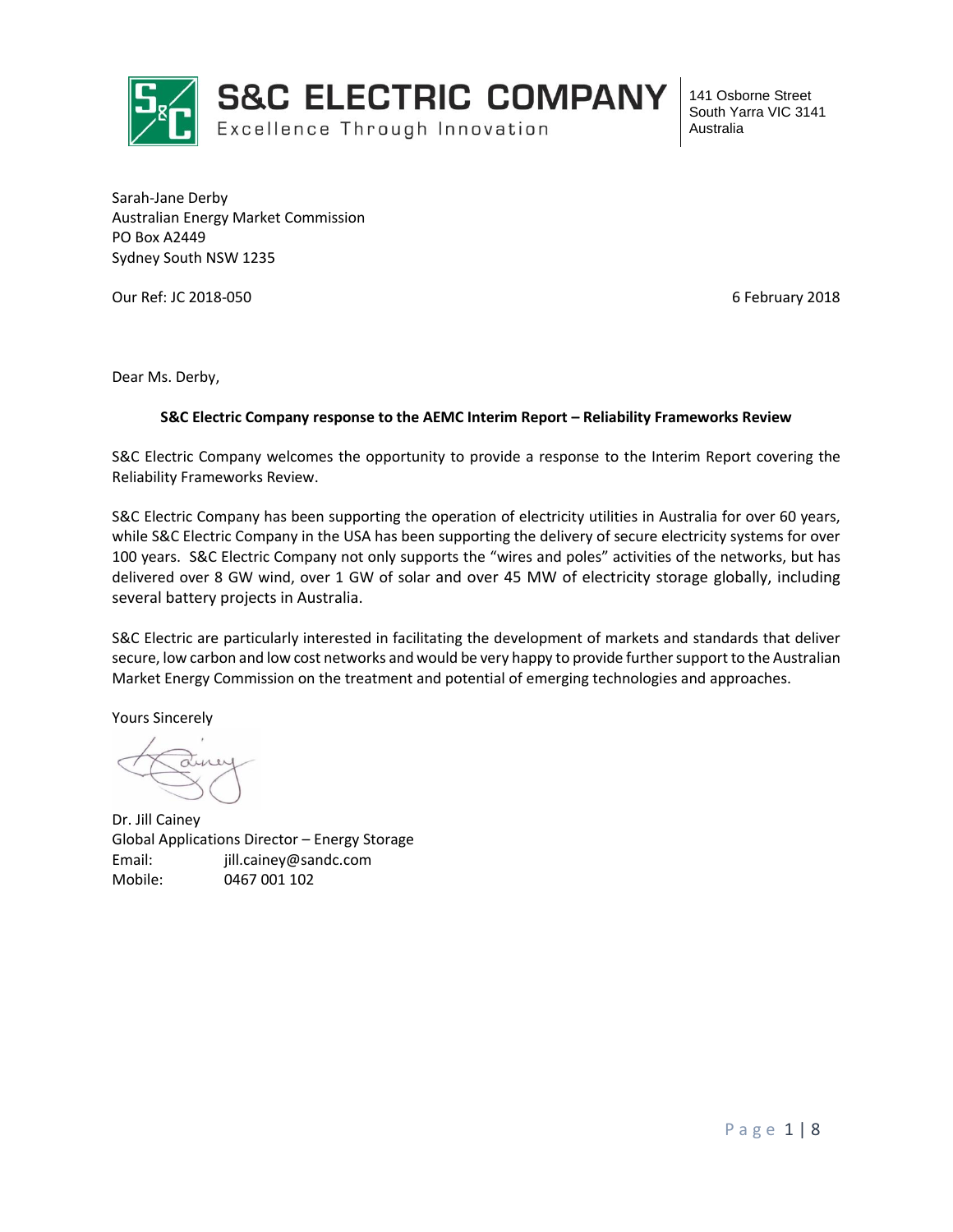

## General Comments

The AEMC has provided a comprehensive review of many and varied complex issues.

### Long-term solutions needed

Many of the potential options discussed are described as "hard to do" or "difficult to deliver", with preference seemingly given to "easier" solutions (for instance see the discussion on Day-ahead Markets).

Power systems are naturally slow to evolve and while not advocating "revolution", decisions need to be made now that will deliver a fit-for-purpose system and fit-for-purpose markets and approaches that support the stated aspirations of Australia (well covered in the Context section, page 104).

Rather than seeking quick or easy wins, the assessment should be what approaches will deliver the NEM and in particular the reliability standard, we need in 5 years' time. Clearly the reliability standard that is acceptable now, will change in the future, but it is highly likely that higher reliability will be required in future, not less (e.g. recent outages in Victoria on Sunday 28 January 2018).

Some of the changes needed to deliver reliability in the future may challenge the status quo and the operation of incumbents. Often the simplest approach is more favourable to current business models, so care and caution are needed to ensure outcomes that support the new approaches and business models, such as demand side response that will provide flexibility.

### Managing the "solar trough"

The Review makes passing mention to the "solar trough" (p70) and "afternoon ramping" (p57). This comprises two problems that both have the potential to impact negatively on reliability: minimum demand in the middle of the day and the need to manage a rapid increase in demand in late afternoon. See Figure 1 below extracted from National Grid's Future Energy Scenarios 2015.



*Figure 1: showing the "solar trough" on the GB system for a range of solar PV scenarios.*

Minimum demand as a result of distributed solar PV generation is already having an impact at the distribution network level, but is also seen by the System Operator in Australia. Minimum demand can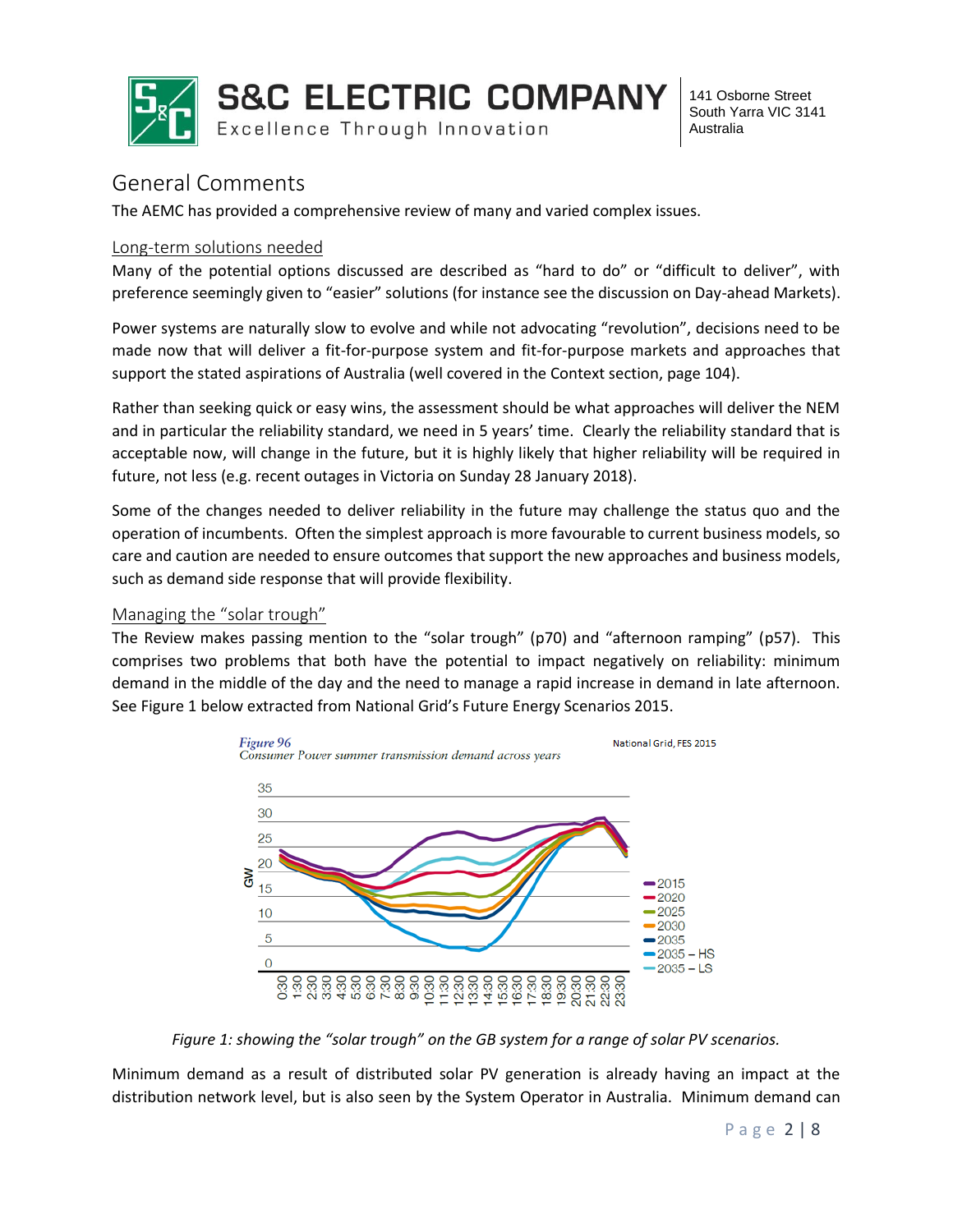

**S&C ELECTRIC COMPANY** 

Excellence Through Innovation

141 Osborne Street South Yarra VIC 3141 Australia

be difficult to forecast as it involves predicting the behaviour of distributed generation, which is typically too small to be required to provide operational data to AEMO. Minimum demand creates less "space" within which to operate the system, that is, to hold must run plant necessary to keep the system secure. Figure 1 is already outdated for the UK with National Grid encountering troughs equivalent to 2035 on some summer days. The GB system has 7-8 GW of must run inflexibile nuclear and a minimum demand close to this level creates a range of problems.

In other jurisdictions demand side response and batteries provide a demand *turn up* service, increasing demand to allow critical plant to remain on the system (a security issue). In the UK there have been a significant number of settlement periods with negative wholesale prices (already occurring South Australia) and National Grid tend to constrain off (a paid service due to lost incentives and lost energy revenue) wind generation, since this can go to zero, but in some locations, such as behind the Cheviot Boundary, which is constrained, National Grid use a demand turn up service.

The second issue is the management of the afternoon ramp in demand as distributed solar PV generation diminishes as the sun begins to set. This is again a security and reliability problem, which requires generation that can ramp up very rapidly.

### Negative Wholesale prices

The "solar trough" has created negative wholesale prices in a variety of countries, most notably Germany. The incentive for domestic behind-the-meter batteries coupled with rooftop solar PV was introduced in an attempt to resolve the negative wholesale prices for fossil fuel generators in Germany. However, the design of the incentive has not resulted in the hoped for reduction in export from distributed generation and Germany's fossil fuel generators rely on interconnection to the rest of Europe to sell their electricity (although the rest of Europe has an increasing penetration of distributed solar PV). The incentive requires householders to reduce their export to 50-60 % of the capacity of the solar PV system over the *entire lifetime* of that PV system. To address summer peak solar PV generation, the incentive should have been time resolved to reduce export between 1100-1500 every day. The same reduction in export can be achieved by providing a Feed-in-Tariff that is time based and appropriately values the generated electricity at the time of export (e.g. Hawaii and Victoria).

The current cap and floor on wholesale prices, particularly the floor, presumably protects conventional generators from being exposed overly negative wholesale prices that might be expected in summer in response to the export from distributed solar generation. It isn't clear how constraining the floor price will expose (conventional) generators to an investment signal that might otherwise resolve the need for both dispatchable and highly flexible generation.

### Batteries

Batteries are a new technology that, as the AMEC rightly point, offer flexibility. They can respond extremely rapidly and can both import and export and are a potential tool to deliver both reliability and security to the NEM in the future.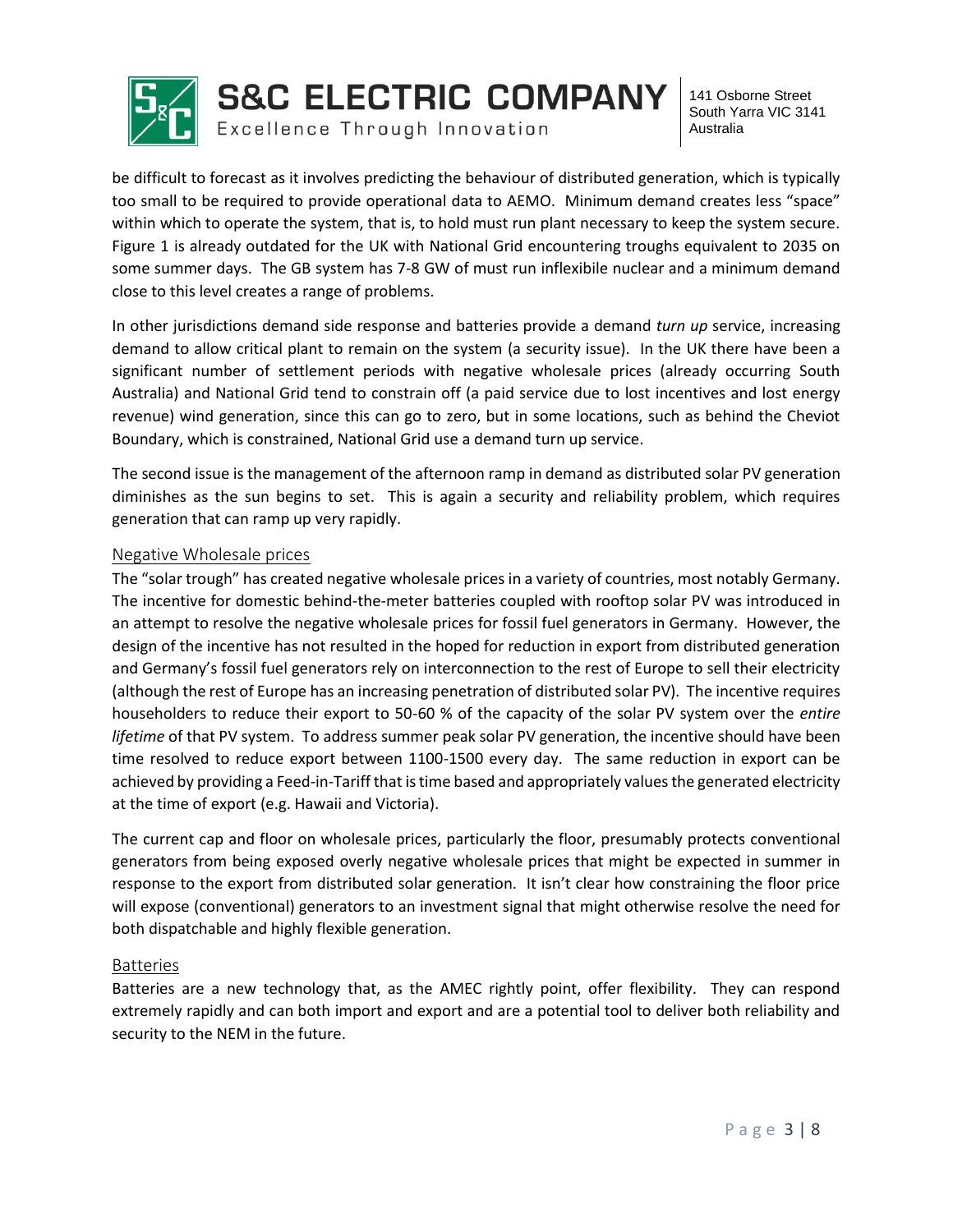

The Hornsdale 100 MW battery could be seen as a response to spot market volatility (Box 5.3, p99), but that asset was significantly subsidised by the South Australian Government, so it is debatable whether spot market volatility alone would have driven the deployment of that particular technology.

The AEMC should also be clear that the Hornsdale facility is operated to make a profit for the owners, as is to be expected and appropriate, and it is already clear that the operators are successfully using price arbitrage to charge the battery when prices are low (negative) and export the electricity when prices are very high, leveraging the current cap and floor settings (Figure 2). It is difficult to see how this mode of operation will place "downward pressure on power prices for South Australian consumers".



*Figure 2: Arbitrage using the Hornsdale Power Reserve [\(http://reneweconomy.com.au/tesla-big-battery](http://reneweconomy.com.au/tesla-big-battery-moves-from-show-boating-to-money-making-93955/)[moves-from-show-boating-to-money-making-93955/\)](http://reneweconomy.com.au/tesla-big-battery-moves-from-show-boating-to-money-making-93955/)*

It also demonstrates that a battery operator/owner will pursue the income stream that offers the most value (as it should) and this may mean that selling electricity in the wholesale market is a more attractive financial option that providing security services. While the exact details of the contracts held by the Hornsdale facility are not available, it does demonstrate that batteries can provide security and reliability services. A well-designed battery can offer frequency support (security) and capacity (reliability) simultaneously (Figure 3).



*Figure 3: "Always On" operation of 50 MW battery*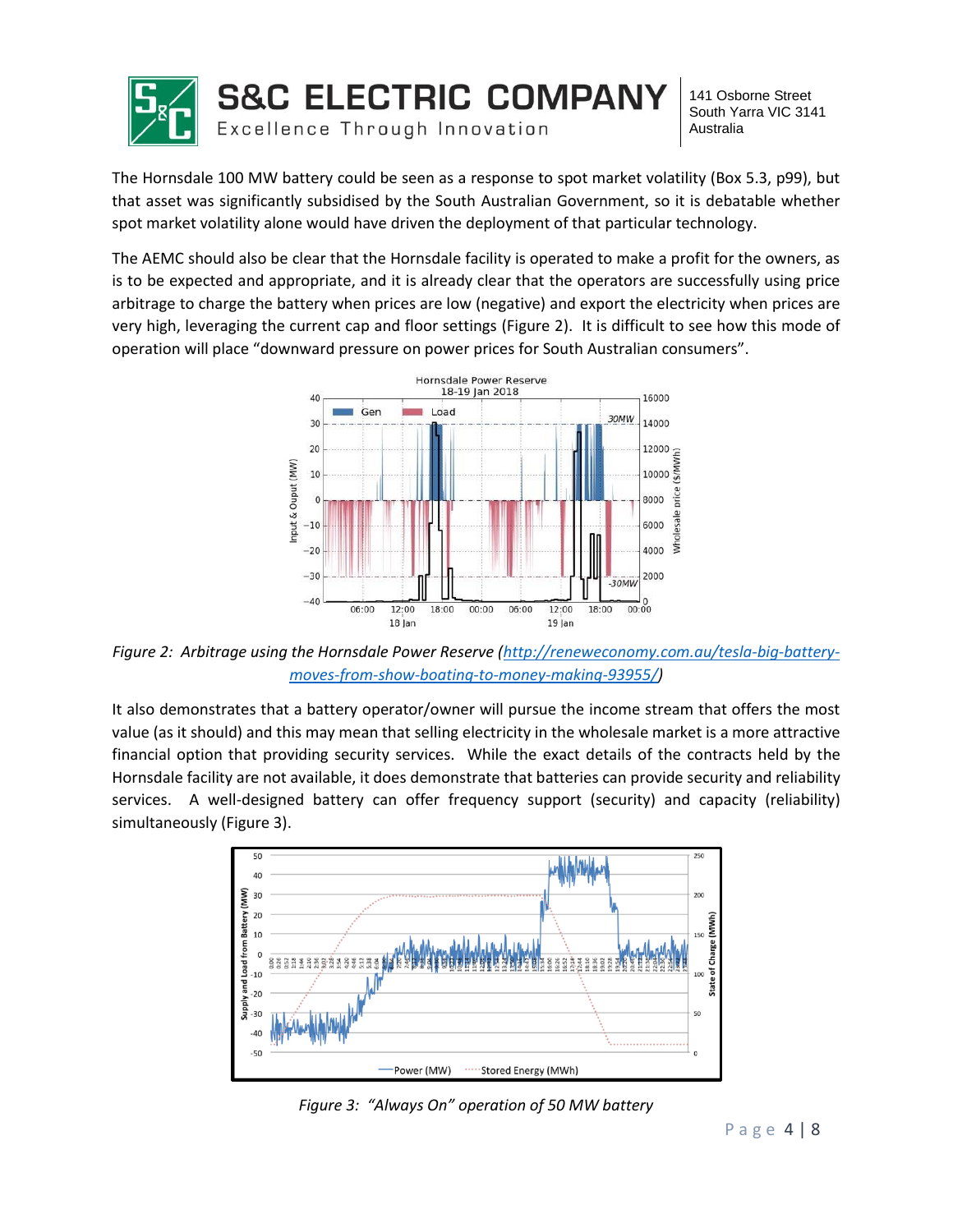

**S&C ELECTRIC COMPANY** 

Excellence Through Innovation

141 Osborne Street South Yarra VIC 3141 Australia

A recent study on the All-Ireland system has shown that 360 MW of batteries could provide the equivalent inertia to the system of 3000 MW of conventional thermal generation [\(http://everoze.com/everoze](http://everoze.com/everoze-launches-batteries-beyond-the-spin-report-on-digital-inertia/)[launches-batteries-beyond-the-spin-report-on-digital-inertia/\)](http://everoze.com/everoze-launches-batteries-beyond-the-spin-report-on-digital-inertia/).

# Response to Specific Sections of the Review

### 3.1: Reliability and Security

It is not possible to have a reliable system without security, where-as it is possible to have a secure system that is unreliable. Currently there is a lack of Frequency Control in the NEM, which is outside the required standard.

Australians are paying more than ever for FCAS yet frequency is not being controlled. This would suggest that the service is not delivering the control that providers are being paid to deliver and it would be interesting to understand the quality of the current service and whether it is meeting expected delivery targets.

Since a lack of security has a negative impact on reliability it is difficult to see how both can be assessed in isolation, particularly in the context of the future design of markets. There is much yet to be resolved in successfully managing frequency in the NEM and depending on the final approaches taken, there may be a consequent impact on reliability and the ability of participants to provide reliable services.

### 3.2: Dispatchability and Flexibility

The AEMC explores the continuum of what is dispatchable and what is flexible, but the new National Energy Guarantee (NEG) favours dispatchabilty, rather than flexibility. In most jurisdictions it is flexibility that is favoured and flexibility can come from flexible generation (e.g. gas engines), demand side response, interconnectors and storage. Interconnectors are a limited option in Australia, given the geographic distances needed to link regions and gas engines are reliant on fossil fuels. Demand said response and electricity storage both have the benefit of benefit of only providing import (demand turn up), but also export, in the case of back-up generation behind the meter or demand reduction.

Reliability is defined as the exact matching of generation with demand. As generation becomes more variable it is appropriate to develop variable demand, that can be dispatched, either up or down, to better meet the available generation.

Dispatchable generation is typically slow and/or inflexible. Neither is a good fit for the increasing penetration of variable renewable generation.

The AEMC also points out that speed of response (e.g. the afternoon ramp following the "solar trough") is going to become increasingly critical. However, generally markets, with a few exceptions, do not value speed nor do they value accuracy of response, that is, the provider delivered exactly what was required by the System Operator in terms of capacity and speed (rate). If markets do not appropriately value a service, then there is not a strong signal to potential investors.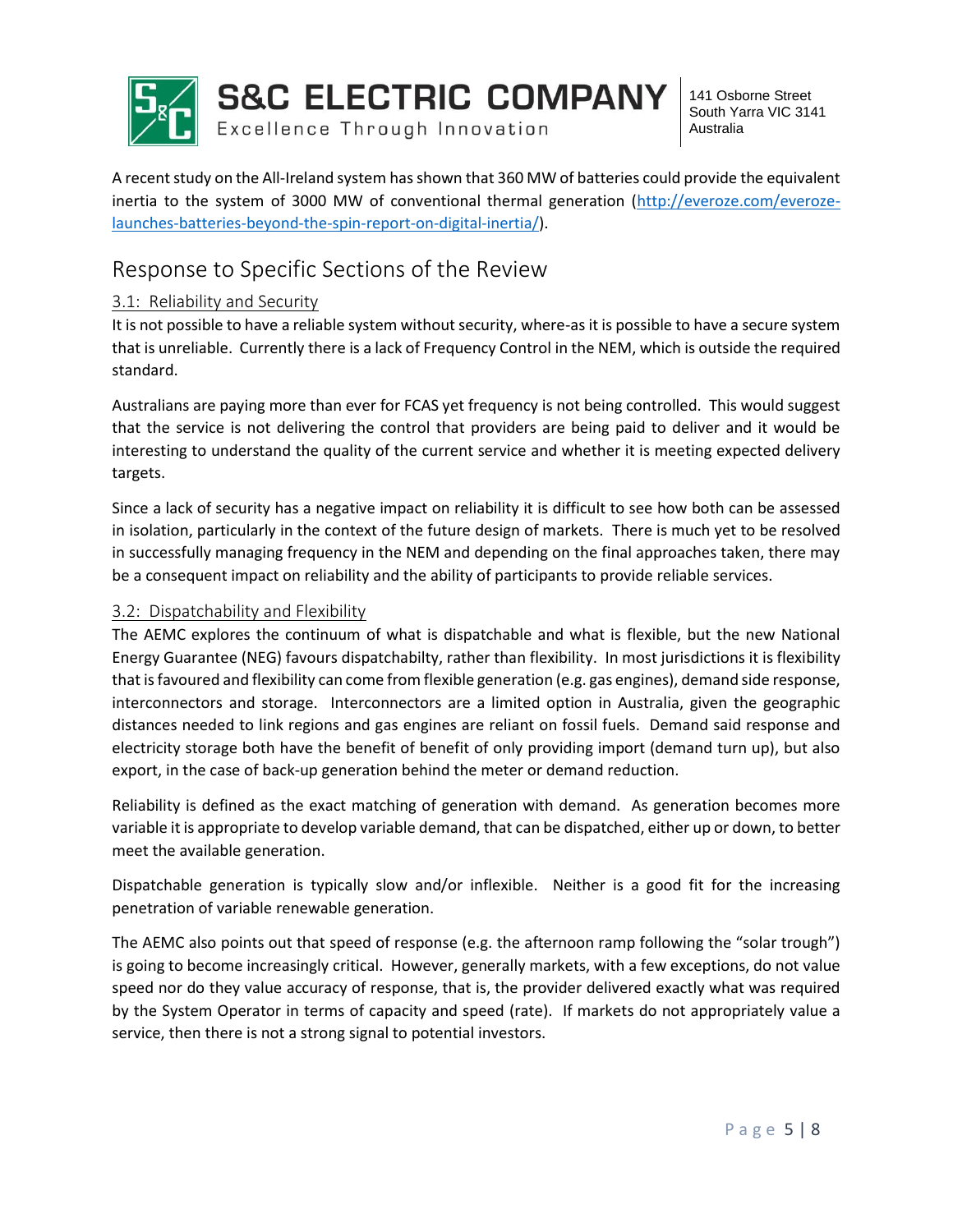

**S&C ELECTRIC COMPANY** Excellence Through Innovation

141 Osborne Street South Yarra VIC 3141 Australia

### 4: Forecasting

Accurate and precise forecasting of generation and demand obviously supports reliability and we would support all measures that enable AEMO to better forecast demand and generation.

In the UK, Retailers (Suppliers) are subject to "imbalance" assessments that incentivises Retailers to ensure that purchased generation matches demand. Mismatches are subject to cost-reflective "imbalance" charges. The suggestion that Retailers to contribute to AEMO's forecasting by providing forecasts of demand is a good one, but Retailers, particularly the large incumbent Gentailers, encompass multiple regions, so it is not clear how the demand forecast data could be provided in a format that is readily digestible for AEMO. But this regional issue is not a reason not to pursue the approach.

It should also be noted that the NEG will place additional requirements on Retailers, but clearly flexible and responsive demand will be needed to deliver reliability in the future.

Tempus is currently working with Origin in Australia, but its business model in the UK, was as an Aggregator/Retailer (Supplier) that purchased a fixed amount of generation and then minimised costs by ensuring that demand was flexible and exactly matched the purchased profile of generation. Thus reducing the "imbalance" costs. In this approach, generation was fixed and demand was fully flexible. Note, that in order to access the value in "imbalance" payments, Tempus needed to become a licensed Retailer (Supplier) and this is an increasingly common issue for unregulated Aggregators in the GB market. Obtaining a Retailer licence, as AEMC have indicated, can result in a large burden for a new business to overcome and will result in additional costs (responsibilities) that may erode the original value in the new business model.

It of great concern that the rebidding practices of generators has been found to be a significant factor in impacting negatively on the ability of AEMO to prepare accurate forecasts. AEMC states that rebidding is necessary for a functioning market, but it would be interesting to see further work on the impact of Generator rebids on forecasting and confirmation that such rebidding is essential in a functioning market.

Distributed resources, both generation and demand, pose a number of forecasting problems to the System Operator. However, distributed generation presumably has an impact on demand profiles and would also be seen by the Retailers.

If demand side response is to become a key tool, then who ever manages that resource (see Section 6) would presumably be forecasting that response and providing that information to AEMO through a variety of markets.

If distributed generation, load or storage wishes to participate in the markets, then it would be appropriate to ensure those assets are registered and that AEMO are aware of their location, capacity, etc. This may be achieved via an Aggregator or Retailer.

### 5: Contract Markets

AEMC is determined that the contract market is liquid. Although several respondents have presented evidence to show it is illiquid. AEMC state that information not freely available (piii) and any market where opacity is a factor, is unlikely to be liquid. AEMC further state that not all energy is traded openly,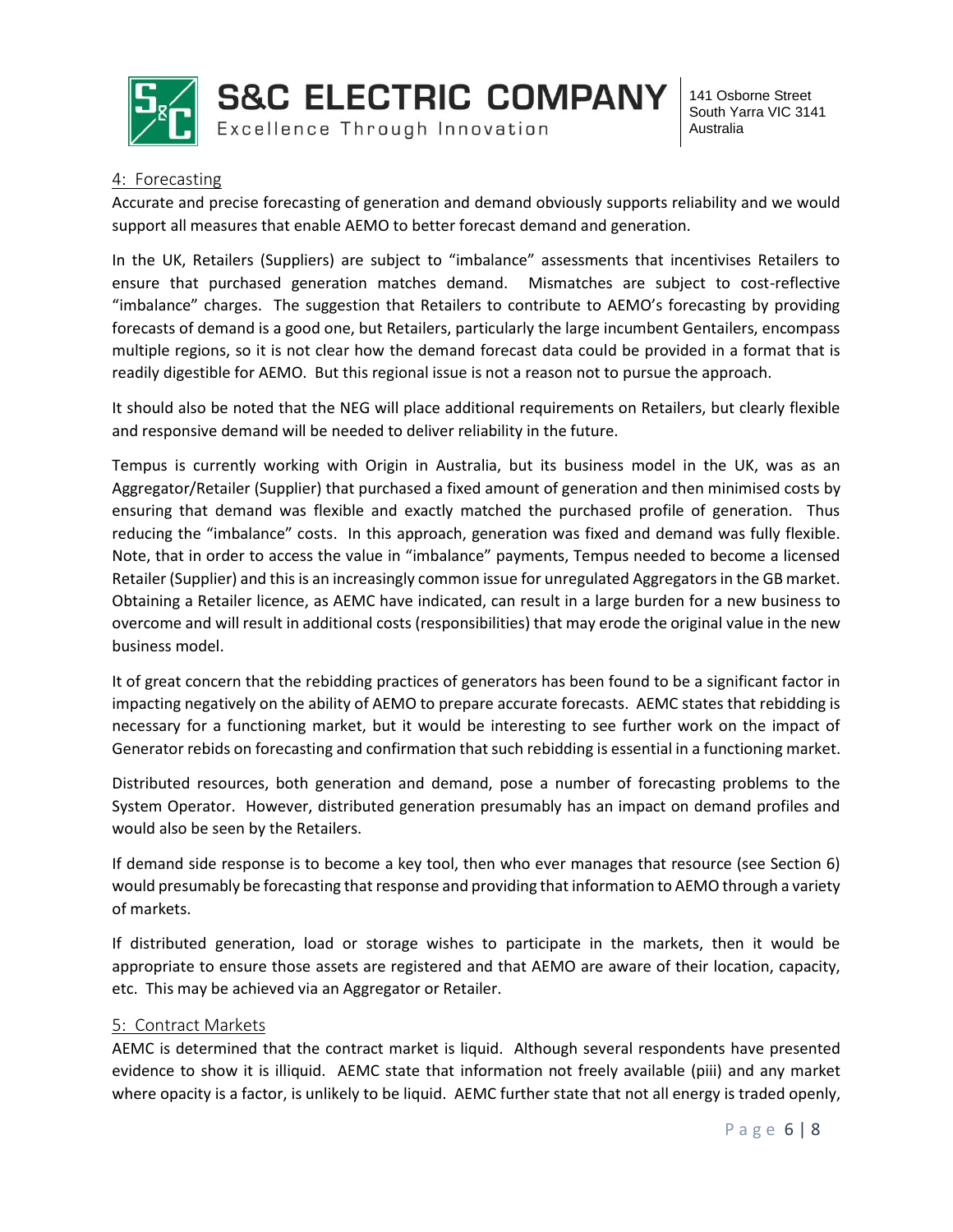

can be traded through bilateral contracts and off-market arrangements and all of these approaches result in illiquidity. Vertical integration and monopoly activities precipitate illiquidity. The ACCC Retail Electricity Pricing Inquiry Preliminary Report (September 2017) strongly suggested monopoly practices in all states. Illiquidity is a fact in many electricity markets globally (e.g. UK) where all electricity is not moved through exchanges or the wholesale market and Australia is no different and the AEMC needs to exercise caution when asserting that the electricity markets and contract arrangements in Australia are fully liquid.

In an illiquid market it would be difficult for new entrants to make headway, as incumbents leverage their vertical integration and consolidated position. Indeed, the AEMC states several times in the Review that it is difficult for new entrants, new retailers and DSR providersto establish themselves in the current NEM. This indicates a serious market flaw that supports incumbents over new approaches and new entrants.

Additionally, AEMC discusses the impact of "late bidding" by generators (p64), which certainly suggests some misuse of current arrangements that negatively impacts on reliability.

### 6: Role of DSR

Demand response, through load shedding, is currently an *emergency* action in response to a contingency. We need to move away from demand response as a "last resort" and it needs to be a standard approach to providing flexibility in the NEM.

In the Review AEMC is supportive of the future role for demand side response (p34), however the Review also discusses a number of barriers to demand side response providers accessing the market.

The AEMC is very fixated on demand **turn down**, but demand **turn up**, is an increasingly important system service (e.g. UK). It should be noted that demand side response can encompass **export** from behind-themeter Commercial and Industrial (larger capacity than domestic) generation (back-up diesels) or storage, as well as demand turn down and demand turn up (import). All of these options can provide valuable flexibility that will support reliability.

At the domestic-scale demand turn up is well-established, e.g. Economy 7 and 10 hot water and storage heating in the UK and hot water in NZ (the latter run by distribution networks, the former via Retailers). These are fully-automated services and help to manage inflexible nuclear overnight in the UK. Demand turn up services help to manage the "solar trough" and peaks in renewable generation that would otherwise be spilled.

However, fully-automated services require access to communications and as the UK is discovering with the loss of radio-teleswitching, it is critical to ensure that distributed resources have standard communication protocols, particularly as in Australia the demand side is underdeveloped, so appliances are being installed, which may need to communicate in the future. Work is needed on ensuring that appliances (batteries, hot water services, EVs, etc.) have the ability to accept signals to control their energy use or the ability to be easily retro-fitted with controllers.

Aggregation is underdeveloped in Australia and in other locations Aggregators have had to become retailers to access the full value available from demand side opportunities. Most Retailers do not benefit by demand turn down (they make money by selling more electricity, not less), but where Retailers are